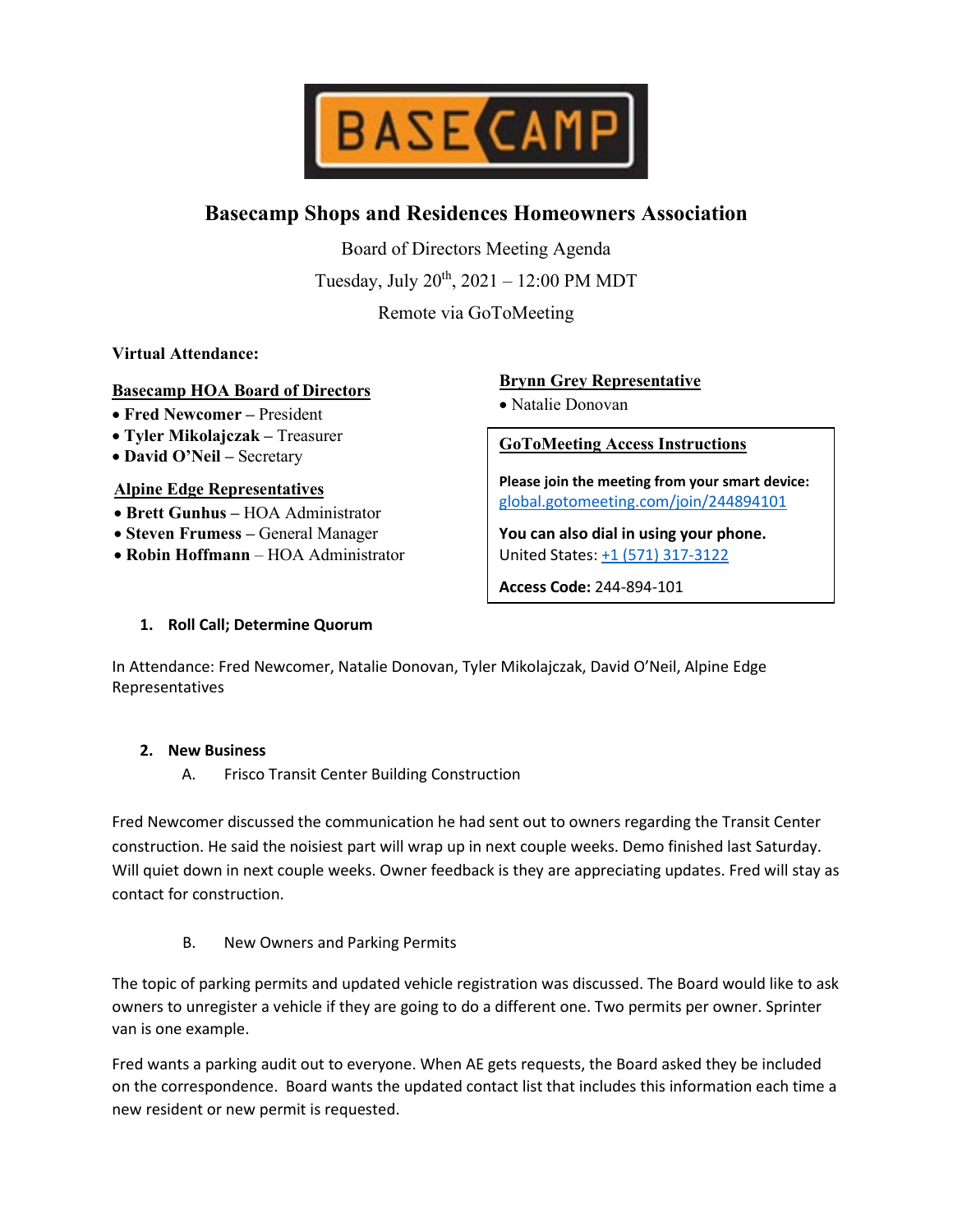# **3. Developer Updates**

Natalie Donovan:

Opened up unit 213, Natalie, Fred and Tyler walked the site. Plan details were different. The following comments were made regarding what the Developer discussed as the best and least intrusive repair. Remove and replace roof TPO. The drawing is in the packet. TPO warranty is 20 years and the work is five years.

David invited Fred and Tyler to sit down and take a look at the drawings and point out things they have questions about so Natalie and David can take to the contractor.

Tyler and Fred spoke about the drawings and pointed out issues.

Top of assembly no flashing

Vertical should be 12-15" and counter flash the membrane. How will that be done without removing siding.

Not happy with the 20-year warranty and the 5-year warranty.

Frustrated work to begin tomorrow leaving no real time for questions or needed changes in drawings.

Tyler and Fred will redline the drawings. Also want timeframe for the soffits being addressed.

Natalie advised the warranty will be placed in the name of the HOA.

Fred wants to have copy of the roof warranty. Tyler stated he has never seen signature and warranty for the roof.

Natalie said set to repaint entire building, caulking, then clean exterior windows, then back into sound remediation for winter. New schedule going out to all owners today.

All agreed to not clean exterior windows until transit construction is completed. Fred will ask if the transit will be paying for their external window cleans.

United Drying will be doing the removal and replacement of drywall from the leaks around the doors. Board asked it they were going to be painting them also and Natalie said she would look to see if this was in original specs. If not she would work to get it approved.

Fred asked about plans to address corridor sound remediation. Noted cracking on door walls, and concrete sticking through drywall not trimmed or finished. Natalie said she had Mike look at it but hasn't heard back from him yet. Generally speaking, common areas, commercial side and common areas should be just like in the units. Still working out drywall finish. Existing drywall coming down. There is a spec to add heavy duty carpet pad under carpet.

Fred asked if sound testing was done in Kenny's unit yesterday. Natalie advised testing was done from 104-107 but haven't seen report yet.

The Board asked what communications could be expected over the next couple weeks to owners. Natalie said there would be a draft email sent to the Board first. Will send weekly updates through the process; notice before traffic coating, how many days to stay off, weather and impact, fire alarm testing, sound testing. Board asked Natalie to get out notice as soon as possible as many residents have dogs and some owners work from home. Natalie advised they would help find solutions for owners.

# Status of Commercial Units

# A. Sound Remediation Update

Steven advised that Breck Mechanical said the condenser noise in pod 3 has a broken contact causing echoes. Then the other issue is the six condenser units on the roof: three commercial and three